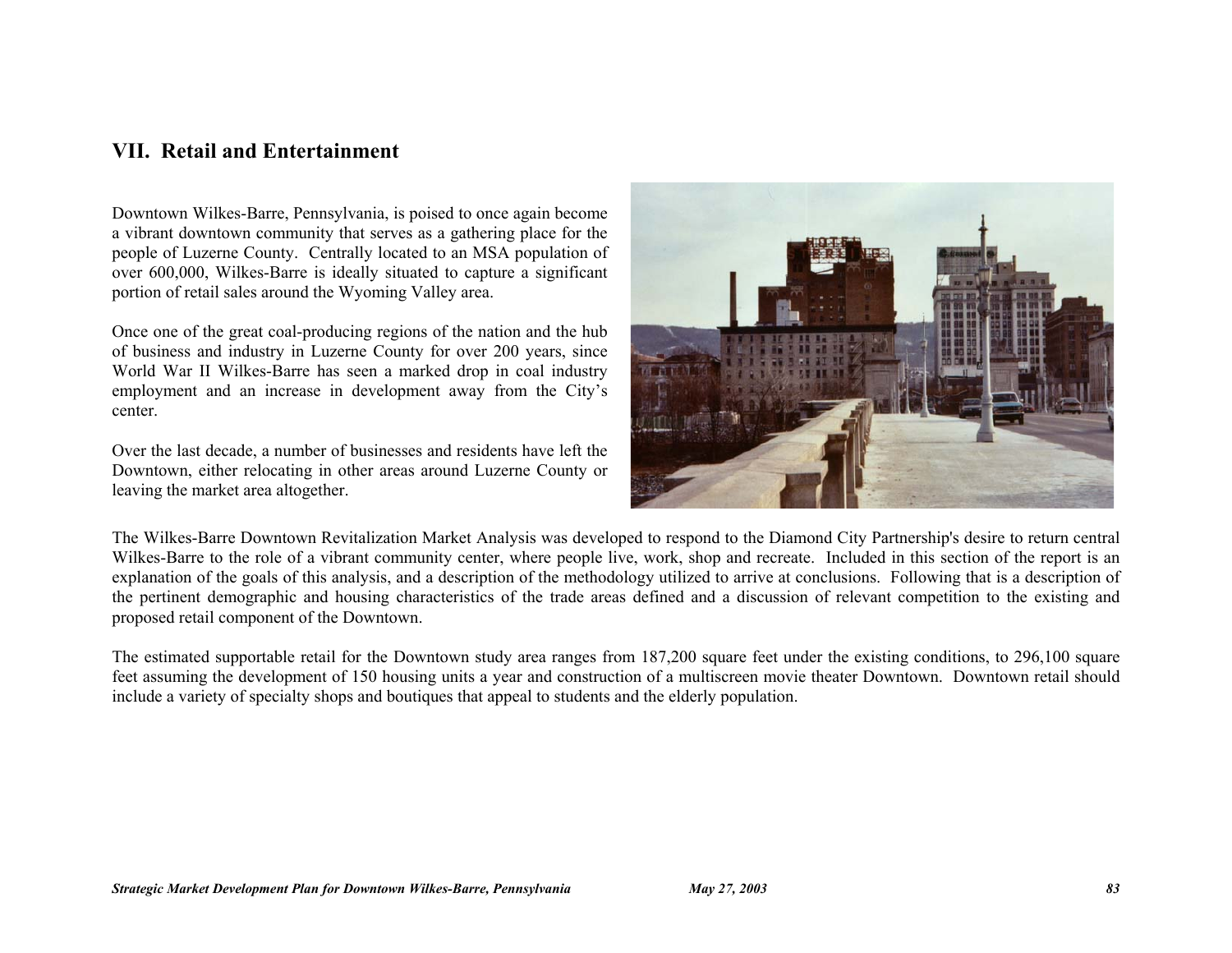# **A. Wilkes-Barre Downtown Revitalization Market Analysis**

### Description of Goals

The Wilkes-Barre Downtown Revitalization Market Analysis was conducted during the Fall of 2002 in order to develop an implementable strategy for redeveloping central Wilkes-Barre, Pennsylvania, and restore it as a place where residents and visitors alike will shop, live, work and utilize a variety of entertainment and recreation options. Wilkes-Barre is a midsize city, and together with Scranton and Hazleton forms a tri-city Metropolitan Statistical Area (MSA). The MSA has an estimated 2002 population of approximately 620,000, with approximately 85,000 people living within 3 miles of Downtown Wilkes-Barre.

The central city was once a vibrant community serving a variety of shopping and office functions, and supported by a solid residential population. Over the past decade, the city has seen a decline in population and the exodus of retail operations to the area around the Wyoming Valley Mall and the Arena Hub area. As a result, Downtown Wilkes-Barre is showing signs of blight, including a number of vacant buildings, decreasing foot traffic and general disrepair. The city will require an implementable plan to restore it as a community gathering place and a focal point for Luzerne County and the Scranton—Wilkes-Barre—Hazleton MSA. This plan should incorporate a strategic retail development program that is based on both realistic market evaluations and the needs and desires of the community.

### Qualifying Study Area

The study area for this analysis is bounded approximately by the Susquehanna River, North Street, Wilkes-Barre Boulevard and Academy Street. Public Square serves as a focal point of the study area, which also incorporates a number of amenities, including Wilkes University, Kings College, the YMCA and Luzerne County Community College.

#### Methodology

Gibbs Planning Group, Inc. (GPG) was commissioned by Lincoln Property Company to assess the feasibility of retail space in Downtown Wilkes-Barre as part of the process for developing the Diamond City Partnership Strategic Development Plan for Downtown Wilkes-Barre. The following assumptions form the basis of this analysis:

- Housing and population growth will occur as projected herein.
- No new commercial/retail development will occur unless mentioned in this report.
- The retail establishments in Downtown Wilkes-Barre will operate in a manner consistent with successful retailing, including remaining open during hours that are convenient to potential customers, maintaining clean facilities and streetscaping, and applying appropriate visual merchandising.
- The City of Wilkes-Barre will respond to issues regarding basic infrastructure maintenance and crime

The analysis addresses the following issues: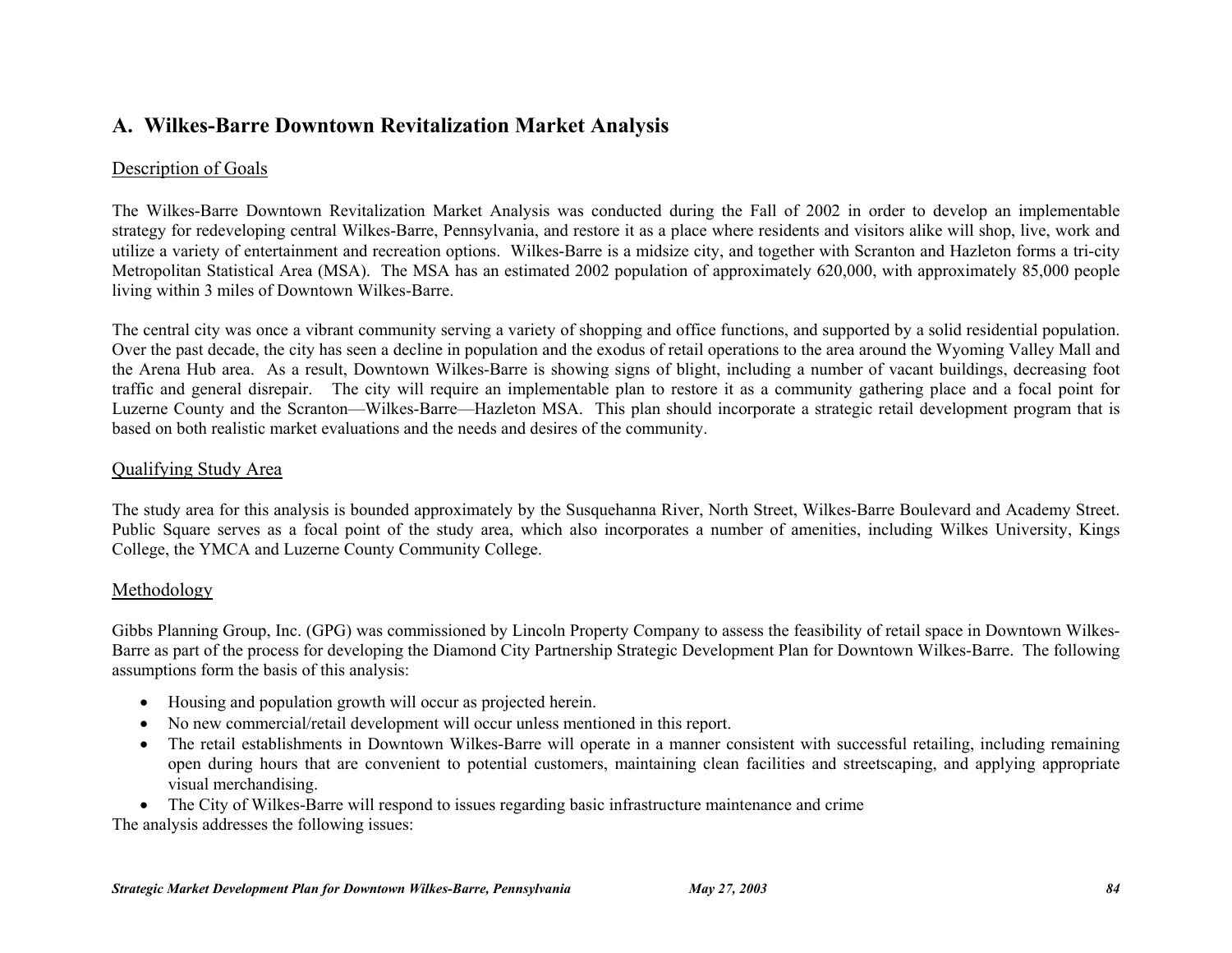- *Is retail development viable as part of Downtown revitalization?*
- *If so, to whom would this retail appeal? That is, what are the population and demographic characteristics of existing trade area residents? What are the trade area's projected population and demographic characteristics?*
- *What type of retail should be attracted? Should the proposed retail component have a neighborhood, specialty or regional appeal?*
- *What types of retail are supportable in Downtown? What are the projected sales volumes?*

To address these issues, a detailed field evaluation of retail around the study area, as well as major existing and planned shopping centers in and surrounding the defined trade areas, was conducted in early December 2002. During this evaluation, GPG thoroughly drove the market, visited and evaluated the major existing and planned retail concentrations in the area, and evaluated the accessibility and other site characteristics of Downtown.

The study area was visited both in the daytime and in the evening in order to gain a qualitative understanding of the gravitational and traffic patterns throughout. GPG then defined primary and secondary trade areas for Downtown Wilkes-Barre based on the field evaluation. Population and demographic characteristics were collected by census tract, and then updated based on information gathered from local sources. This study assumes that all local data is accurate and reliable.

Finally, based on the population and demographic characteristics of the trade areas, the characteristics of existing and known retail competition, and the area's traffic and retail gravitational patterns, GPG developed its qualitative assessment for Downtown Wilkes-Barre. This assessment included examining the existing square footages for a variety of retail categories, the expenditure potential for each retail category, and the level of growth in the area, to determine what retail categories are underrepresented.

Expenditure potential refers to the total dollar amount estimated to be available for each retail category, as published by the U.S. Census Bureau, and supplemented with data from Claritas, Inc. Expenditure potential will not increase for any given retail category as more competitors are introduced into a market, but rather the market share for each retail unit will be redistributed. Expenditure potential will increase with population growth and an increase in household income levels.

By calculating what proportion of the area's expenditure potential is already accounted for by existing and planned retail, it can be determined which retail categories have potential remaining. This methodology assumes that there is no "over-storing" in a market. In other words, each retail category will attempt to reach the limit of its expenditure potential, but not go beyond it.

In addition, GPG, along with LPC and the Greater Wilkes-Barre Chamber of Business and Industry, conducted a number of focus groups during the course of the analysis to assess the needs and desires of the people most likely to use the Downtown and to be impacted by its redevelopment. The overall findings of the focus groups will be presented in this report.

# **B. General Demographic and Economic Characteristics**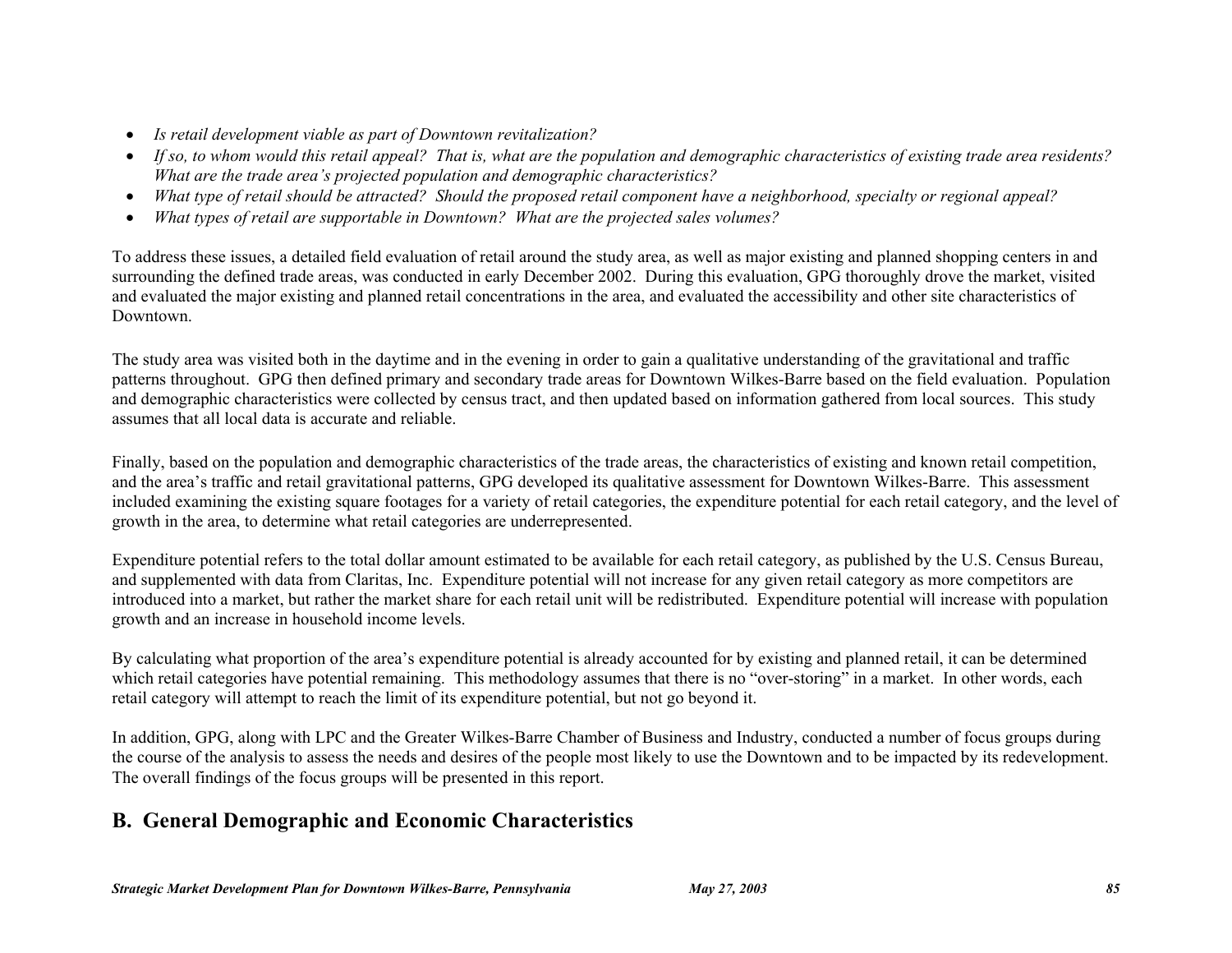Overall, the Greater Wilkes-Barre area and the associated MSA have been experiencing a decline in overall population, and an increase in the median age of residents. The following tables compare the populations of the City of Wilkes-Barre, the MSA and Luzerne County:

|                         | <b>Population By Age</b> |                       |              |            |                             |          |
|-------------------------|--------------------------|-----------------------|--------------|------------|-----------------------------|----------|
|                         |                          | <b>Luzerne County</b> |              | <b>MSA</b> | <b>City of Wilkes-Barre</b> |          |
|                         | 1990                     | 2000                  | 1990<br>2000 | 1990       | 2000                        |          |
| $0-17$                  | 70,426                   | 65,528                | 140,149      | 136,378    | 9,656                       | 8,548    |
| 18-34                   | 78,804                   | 63,705                | 157,971      | 128,239    | 12,880                      | 10,328   |
| $35 - 54$               | 78,471                   | 92,144                | 151,928      | 178,334    | 9,936                       | 10,905   |
| 55-64                   | 35,823                   | 36,073                | 67,155       | 67,559     | 5,079                       | 3,996    |
| 65-74                   | 36,581                   | 33,606                | 68,955       | 63,062     | 5,441                       | 3,915    |
| $75+$                   | 28,044                   | 31,109                | 52,308       | 58,145     | 4,531                       | 4,731    |
| Total                   | 328,149                  | 322,165               | 638,466      | 631,717    | 47,523                      | 42,423   |
| Median Age (Years)      | 38.2                     | 41.4                  | 37.3         | 40.8       | 37.1                        | 39.3     |
| Median Household Income | \$23,598                 | \$34,251              | \$24,232     | \$34,708   | \$19,520                    | \$28,215 |

Source: Greater Wilkes-Barre Chamber of Business and Industry, Claritas, Inc. and U.S. Census Bureau. Median Household Income is from 1989 Census data.

> Unemployment rates in the area are significantly better than they were in 1980 and 1990, although they have generally shown a modest increase over the past year. The chart at left compares local unemployment rates in comparison with the state.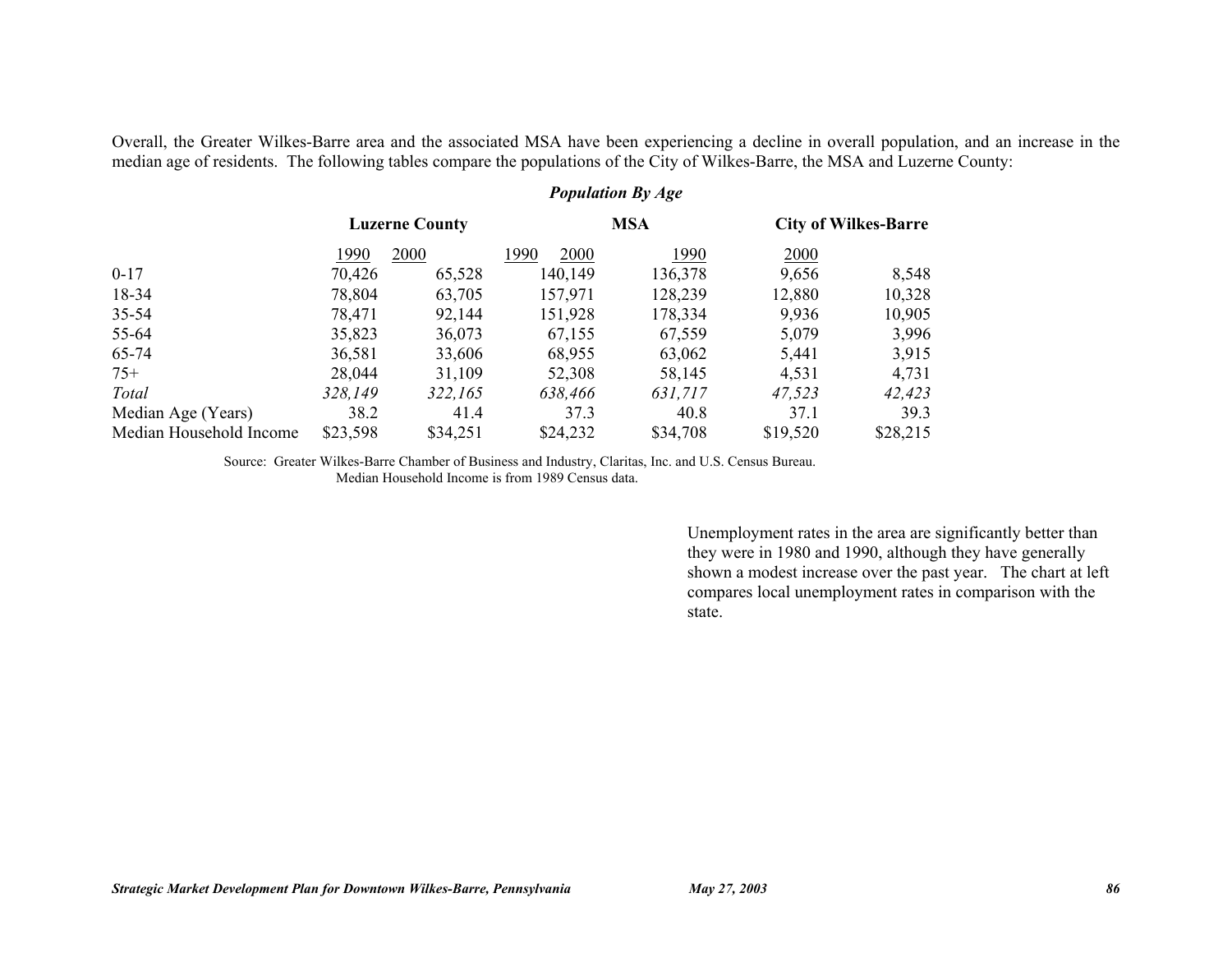The top ten employers in the Greater Wilkes-Barre area are:

| Wyoming Valley Health Care Systems (HQ)    | 3,500 |
|--------------------------------------------|-------|
| Commonwealth Telephone Enterprises         | 1,350 |
| Techneglas                                 | 1,250 |
| Social Security Administration             | 1,200 |
| Geisinger Wyoming Valley (Hospital)        | 1,100 |
| Fleet Bank                                 | 1,050 |
| Department of Veterans' Affairs (Hospital) | 994   |
| Sallie Mae Loan Processing                 | 905   |
| Mercy Health Care Partners                 | 890   |
| <b>Blue Cross of NEPA</b>                  | 847   |

Source: Greater Wilkes-Barre Chamber of Business and Industry

There are several institutions of higher education in the Wilkes-Barre area, resulting in a relatively large student population. The colleges and universities support over 14,000 students, as indicated in the table below. Discussions with the two major universities, King's College and Wilkes University, determined that it is anticipated that these enrollment levels will continue to increase slightly in the next five years, but not significantly change.

| College/University            | Full-Time | Part-Time | Total  |  |  |  |  |
|-------------------------------|-----------|-----------|--------|--|--|--|--|
| College Misercordia           | 1,330     | 707       | 2,037  |  |  |  |  |
| King's College                | 1,740     | 493       | 2,233  |  |  |  |  |
| Luzerne County Community      |           |           |        |  |  |  |  |
| College                       | 2,401     | 3,519     | 5,920  |  |  |  |  |
| Pennsylvania State University |           |           |        |  |  |  |  |
| Wilkes-Barre Campus           | 629       | 248       | 877    |  |  |  |  |
| Wilkes University             | 1,679     | 1,891     | 3,570  |  |  |  |  |
| Total                         | 7.779     | 6.858     | 14,637 |  |  |  |  |

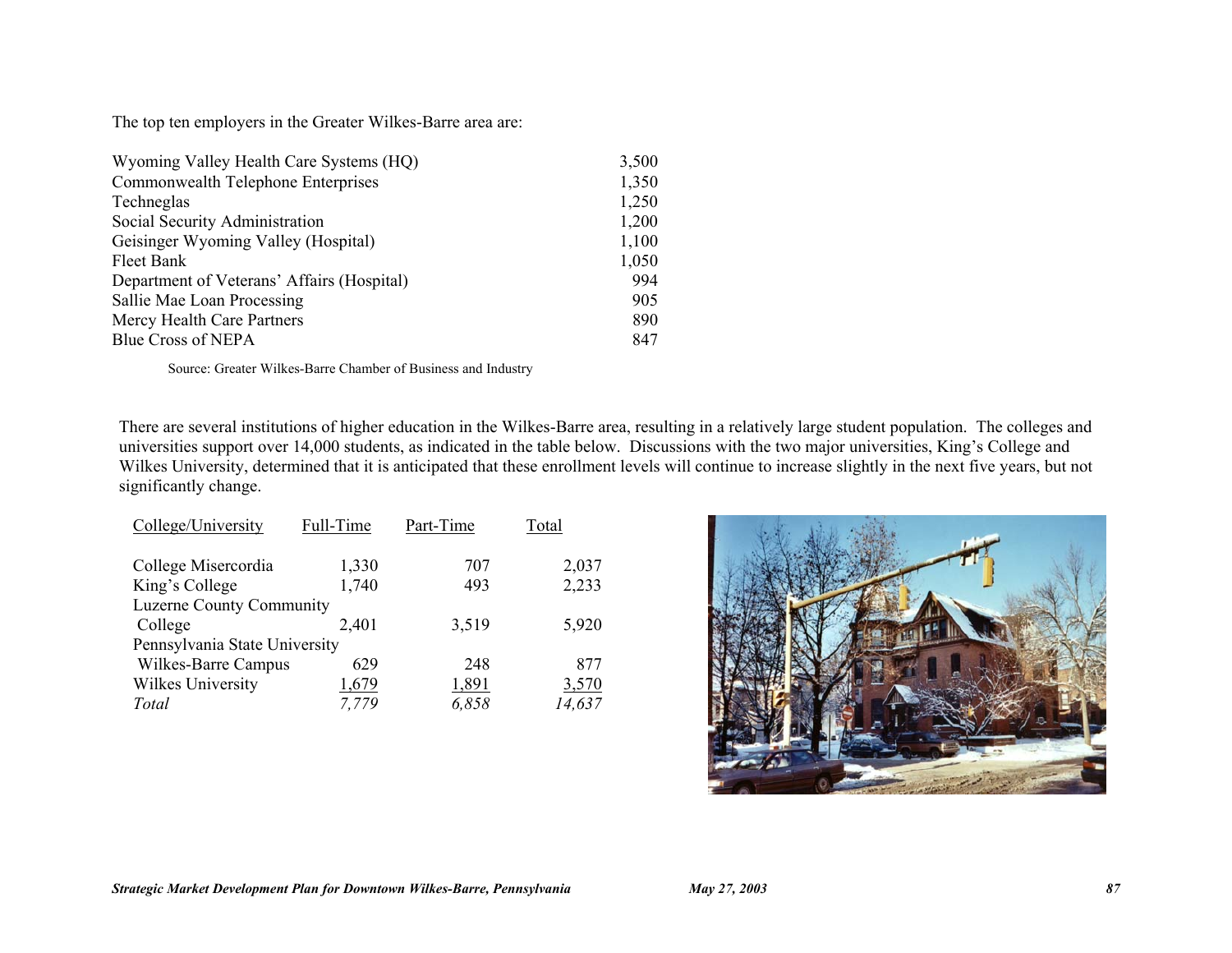### **C. The Trade Areas**

The trade areas for Downtown Wilkes-Barre were defined using a variety of factors, including accessibility, existing and planned competition, physical and psychological barriers and overall drawing power of the area. The primary trade area consists of those communities for whom central Wilkes-Barre represents their predominant shopping destination, and is confined primarily to those areas in the city itself, and the southern edge of Kingston. The primary trade also functions as an indicator of the drawing power for more neighborhood and community-oriented development, as opposed to retail with a regional draw.

The secondary trade area consists of those communities for whom Downtown Wilkes-Barre represents a shopping opportunity they will frequent, but will not necessarily be their primary retail destination. The secondary trade area includes communities such as Pittston, Nanticoke and the southwestern edge of Scranton. While the majority of central Wilkes-Barre's patronage will originate from within the trade areas, there will be some sales generated from those areas beyond the trade area boundaries, especially as the study area becomes a destination for people outside of the immediate vicinity. However, these consumers will visit the area infrequently and were therefore not included as trade area sales. These areas include Scranton, Dallas and Hazleton. Sales from beyond the trade area also account for the high student population in Downtown that are not counted within the census estimates and is not year-round but will still contribute to the overall sales potential for Downtown Wilkes-Barre.

The following map depicts the defined trade area boundaries:

Primary Trade Area:

- Susquehanna River, U.S. Highway 11 to the north and west
- State Highway 309 to the east and north
- Just beyond I-81 to the southeast
- Wilkes-Barre Township limit to the southwest

#### Secondary Trade Area:

- Kingston/Jackson Township boundaries to the northwest
- Just north of the Luzerne/Lackawanna County boundaries to the northeast
- Lackawanna/Luzerne County boundaries to the southeast
- Nuangola and Nanticoke to the south and southwest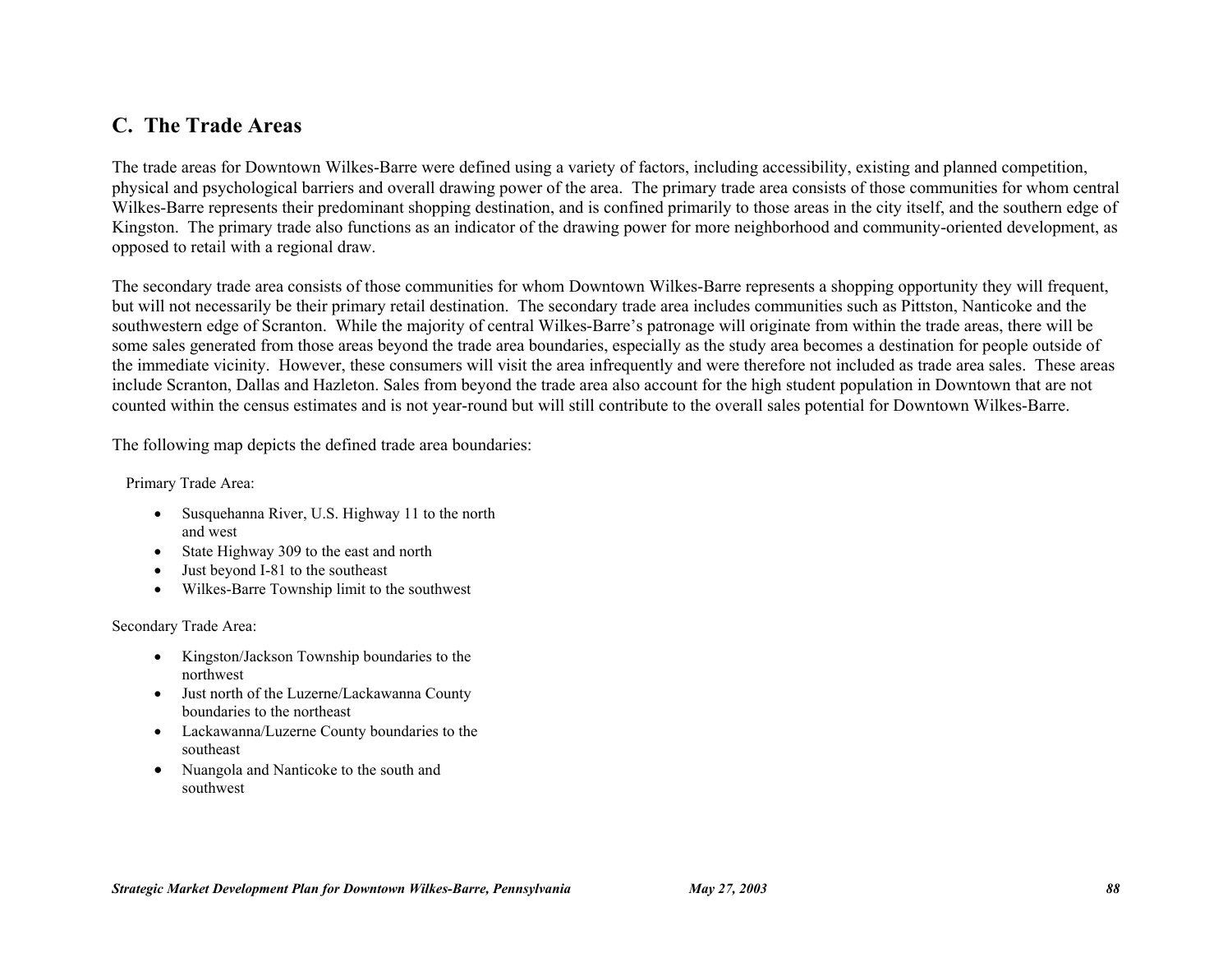#### Primary Trade Area

The primary trade area is estimated to have a 2002 population of 45,900, but is projected to decrease slightly, to 44,100 people, by 2007—a decline of 0.8% annually. The number of households is projected to decrease as well, from 19,500 in 2002, to 19,000 in 2007. These figures are projections based on current trends and do not reflect any changes due to the anticipated revitalization.

The primary trade area population has a high median age of 40.2 years, but this number may not be truly indicative of the residents. Students are not counted as residents in the census of the primary trade area, and the presence of several senior citizen residence towers in Downtown Wilkes-Barre skews the numbers toward an older population. However, it is important not to discount the importance of both of these groups of residents when conducting any analysis, as they contribute significantly to the economy.

The primary trade area also has a low median household income of just \$29,700, and a per capita income of \$18,219. These low figures reflect the large number of older residents living on fixed incomes. However, the primary trade area has a strong level of educational attainment, with almost 20% of the population over the age of 25 having some type of college degree. The primary trade area also has a high level of newcomers, with almost 37% of residents having moved in within the last five years.

#### Secondary Trade Area

The secondary trade area also shows an anticipated decline in population, with a projected 0.6% annual decrease, going from 156,700 in 2002, to 151,900 in 2007. The secondary trade area's median age is higher than the primary trade area at 42.3, and the median household and per capita incomes are significantly higher at \$33,200 and \$19,800, respectively. Almost 19% of secondary trade area residents have a college degree and 30% have lived in their current home five years or less.

The following table compares selected demographic characteristics of the total trade area (the primary and secondary trade areas combined) with Luzerne County, the Scranton–Wilkes-Barre–Hazleton MSA and the Commonwealth of Pennsylvania.

| Characteristic          | <b>Total Trade Area</b> | <b>Luzerne County</b> | MSA      | Pennsylvania |
|-------------------------|-------------------------|-----------------------|----------|--------------|
| Median Household Income | \$32,400                | \$34,300              | \$34,700 | \$44,000     |
| Percent Incomes \$50K+  | 31%                     | 33%                   | 33%      | 44%          |
| Persons Per Household   | ر ے ۔                   | 2.46                  | 2.J      | 2.44         |
| Median Age (Years)      | 41.8                    | 41.4                  | 40.8     | 38.5         |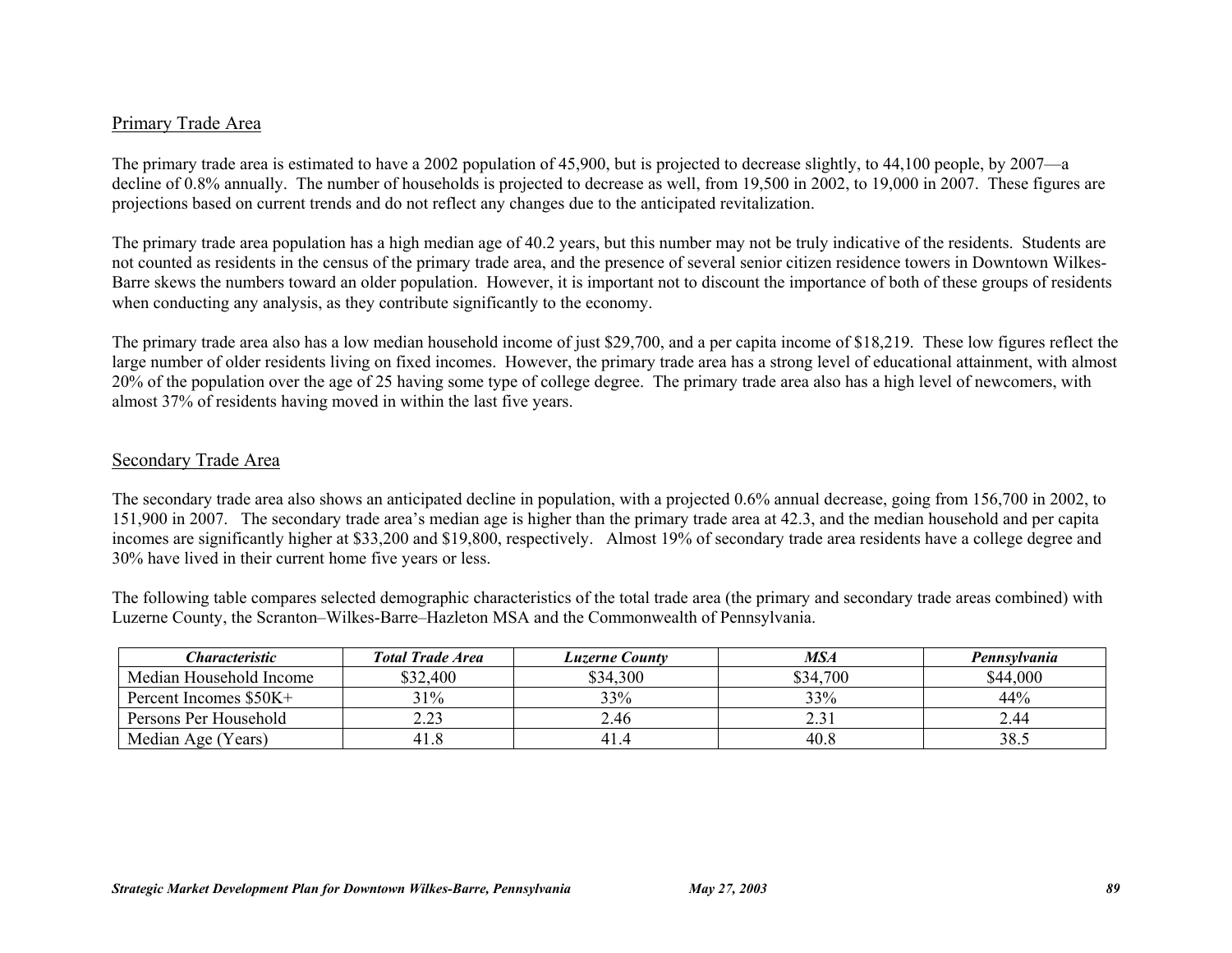### **D. Physical Site Characteristics**

The Downtown Wilkes-Barre study area incorporates Public Square, as well as a number of communities surrounding the Square. Included in the study area are Wilkes University and King's College. The study area comprises the heart of Wilkes-Barre and is easily accessible via the Market Street Bridge from points north, and from both Main and Market Streets from areas south of the river. Wilkes-Barre Boulevard provides good secondary access to the roads leading into Downtown.

The majority of access routes to and within Downtown are 2- to 3-lane surface roads. While these smaller roads will preclude any new large format retail from locating Downtown, they do adequately serve to slow traffic down and can be utilized in a plan to make a more pedestrian-friendly environment.

Visibility from the north is excellent via the bridges and there is an opportunity to create an attractive gateway to the City. Redevelopment opportunities such as the Sterling Hotel will improve the entrance into the City while not detracting from the visibility of Downtown.

While parking is currently viewed by some as being an issue, it does not appear that it is currently a genuine problem. However, parking will need to be adequately planned for as part of the revitalization process to prevent it from becoming an issue as the traffic flow into Downtown increases.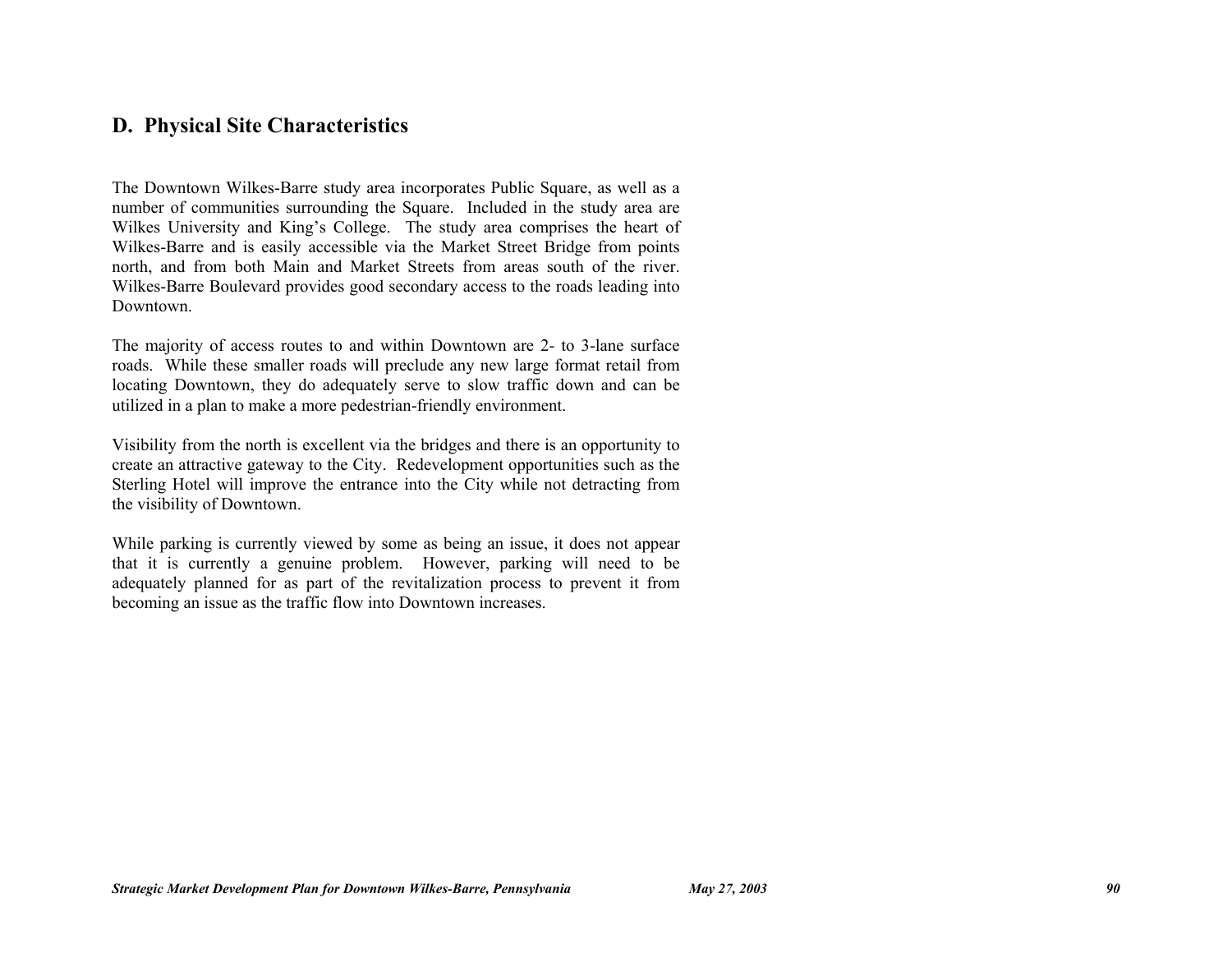### **E. Existing Retail Conditions**

Currently, Downtown Wilkes-Barre is undergoing a slow state of decline. While it seems that the onset of blight has been recent, it is an evolving process, and a process that both business people and residents of the City desire to halt. There are a number of factors working both for and against Downtown. The central city used to be a vibrant shopping and working area, but has seen a growing number of businesses and residents leaving for the surrounding communities. There are currently very few retail operators downtown, and a declining number of office workers and residents. The retail establishments that remain do so because they are destinations for the people of Luzerne County (Bartikowsky Jewelers or Hottle's Restaurant are examples) and have an established clientele.

Public Square is significantly underutilized. The opportunity to build around the Square is immeasurable in value, as it has the potential to provide a sense of place for Downtown Wilkes-Barre that is currently lacking. Public Square should be a gathering place where residents and visitors from all walks of life can gather safely and enjoy everything the urban environment has to offer. In its current state, the fountain has a chain-link fence around it and the landscaping, benches and other amenities are poorly designed and poorly maintained.



There are few retail operations left either around Public Square or in the areas immediately surrounding it. Of those that remain, sales have dwindled over the last 10 years—Boscov's sales have declined almost 50%—and crime has increased. There are currently few shopping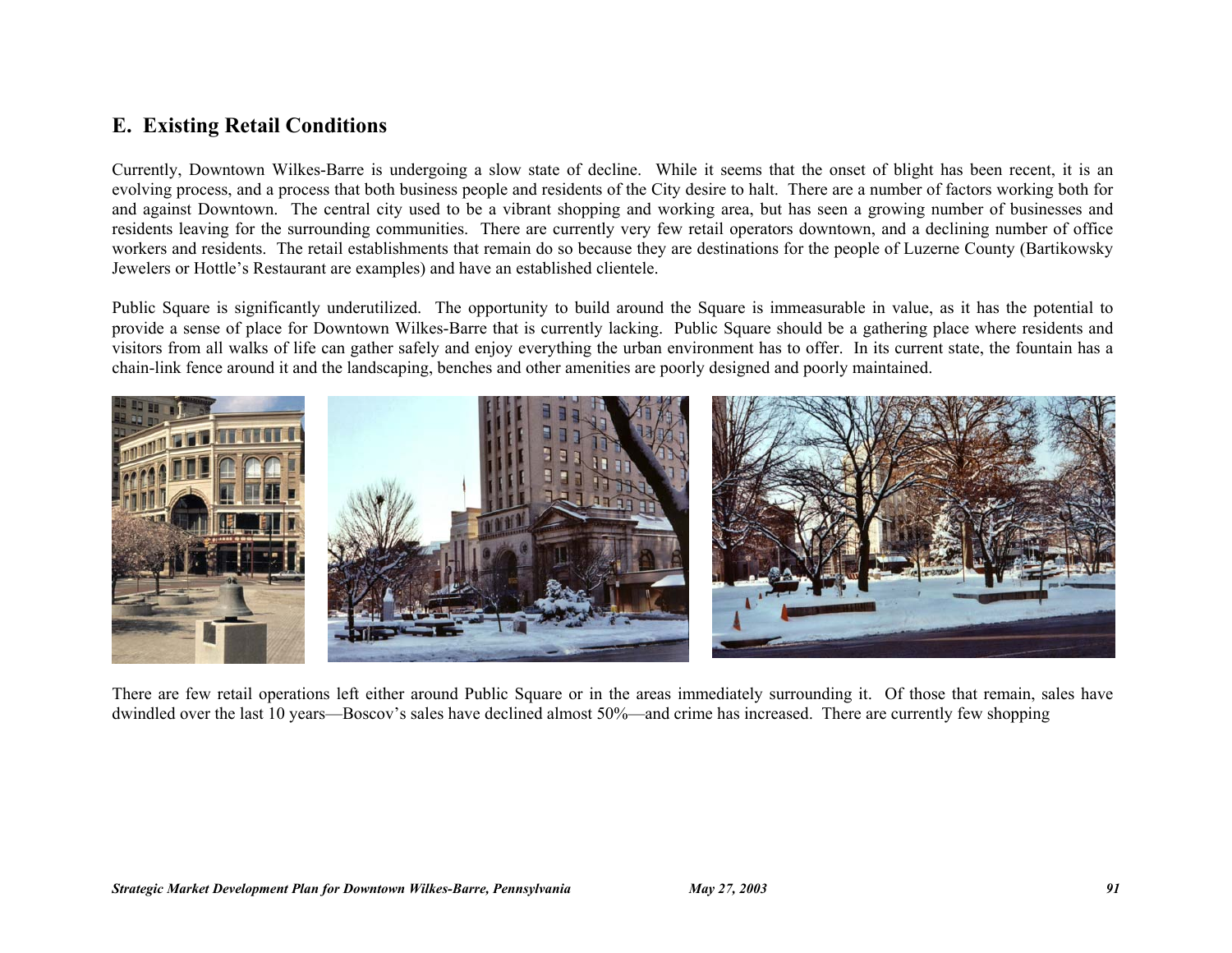alternatives for Downtown residents and workers, with the strongest remaining stores including:

- Rite Aid
- Hallmark
- Circles on the Square
- Bartikowsky Jewelers
- Joe Nardone's Gallery of Sound
- Hottle's Restaurant
- Wendy's
- Boscov's
- Bell Furniture
- Katana Sushi and Japanese Cuisine
- Tara Men's Clothing
- Marquis Art & Framing



**Boscov's Department Store State Circles on the Square Fact of Circles on the Square Fallmark on Public Square** 





There are currently rumors circulating that Boscov's may close their store in Downtown Wilkes-Barre. This rumor could not be confirmed at the time of this analysis, but the question of whether or not Boscov's will remain raises a number of issues. In the Conclusions section of this analysis, it is noted that a junior department store of up to 45,000 square feet is supportable, even with Boscov's in place, demonstrating that there is a market for this type of retail operator even under current conditions. If Boscov's were to leave, Downtown could support another department store and should look to such a retailer as an anchor for Downtown retail. Further, once Downtown begins its resurgence, sales will improve for all retailers. Currently, Boscov's, as well as other downtown retailers, are relying primarily on daytime, weekday shoppers and have little or no business in the evenings or on weekends. Once Downtown Wilkes-Barre develops 24-hour traffic through office, residential, entertainment and retail development, sales should improve noticeably. Established retailers such as Boscov's have a unique opportunity to be a part of the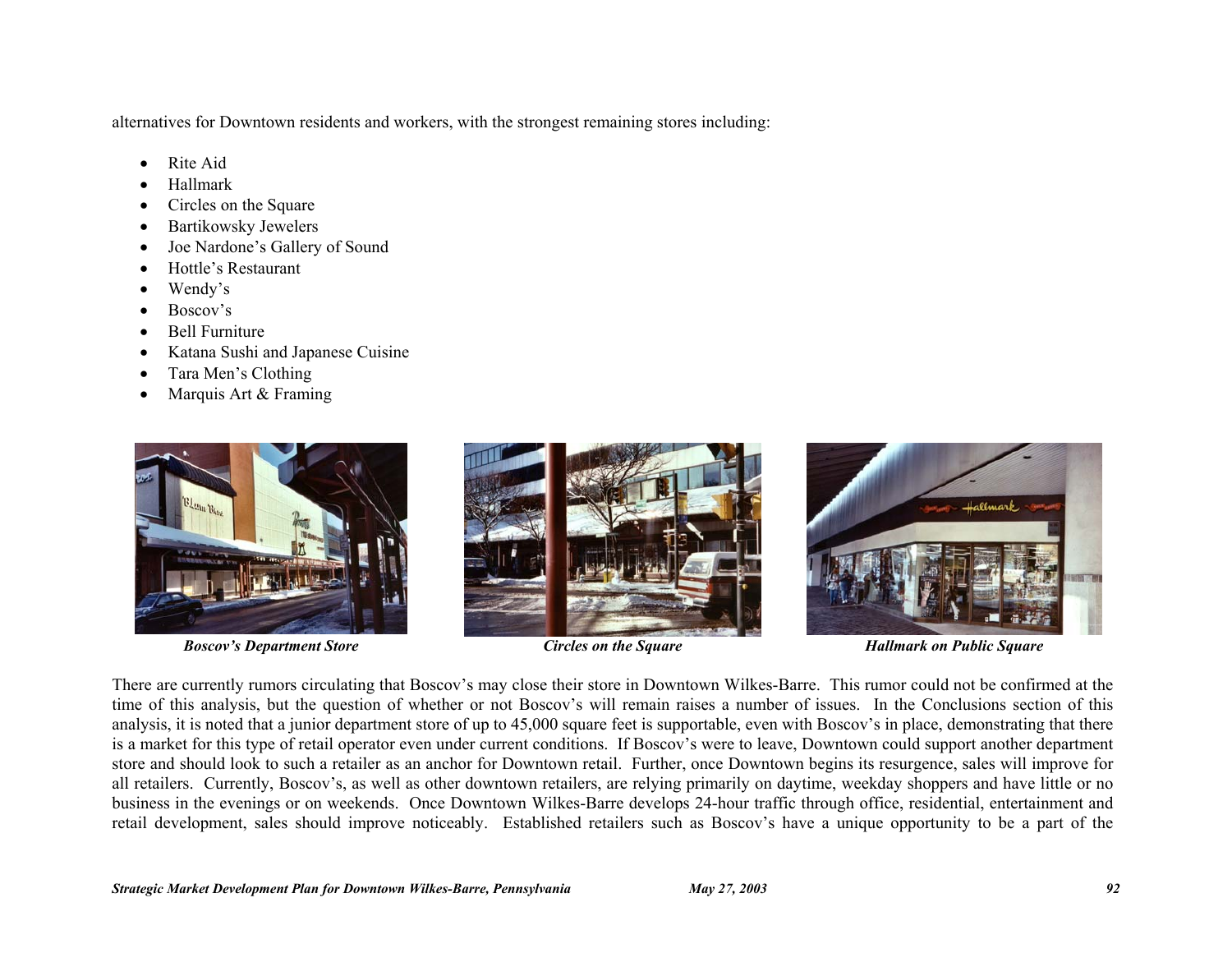solution, creating a model for successful urban redevelopment. This successful redevelopment will in turn create a stronger housing market by making Downtown Wilkes-Barre an attractive place to live, which will in turn further enhance retail sales.

There is little additional shopping beyond the Public Square and its immediate environs. Most additional retail consists of either small strip centers such as North Main Plaza (Natural Foods, Medicine Shoppe and China Buffet are the main tenants, with CVS and Eckerd nearby), worn and outdated stores (such as the Bi-Lo grocery), or small, independent retailers. In between these stores and Public Square is a high number of vacant storefronts and severely underutilized space.

Despite the decline in retailing, a number of downtown institutions are still thriving, including the YMCA, Kirby Center, Wilkes University and Kings College. Several institutions have made multimillion dollar renovations to their facilities and are seeing increases in membership or enrollment of at least 10%. These increases in enrollments/membership are indicative of a continued interest in Downtown.

There are currently a number of developments planned for Downtown, including a multiscreen movie theater, the Susquehanna River Landing and a technology incubator. All of these developments have the potential to be strong catalysts for the redevelopment of Downtown, but cannot be viewed as the sole answer to the current state of the city. These projects need to be a starting point, from which revitalization can build to create a community in which more people desire to live, work, shop and dine. It will be vital to the development of any successful downtown retail that a housing market strong enough to support retail on evenings and weekends be created. A clean, attractive and safe Downtown will help to create such a market.

A significant opportunity for development lies in the Sterling Hotel, located at the foot of the Market Street Bridge. If revitalized into something creative and exciting, this key structure could create an identifiable gateway into the City of Wilkes-Barre. The Sterling Hotel is the first thing that comes into view when crossing the river into the City and should reflect a positive urban image. The Hotel could be a cornerstone of Downtown's rejuvenation.

As these planned projects begin to take shape, additional interest will be generated in the City, making it easier to continue to improve Downtown.

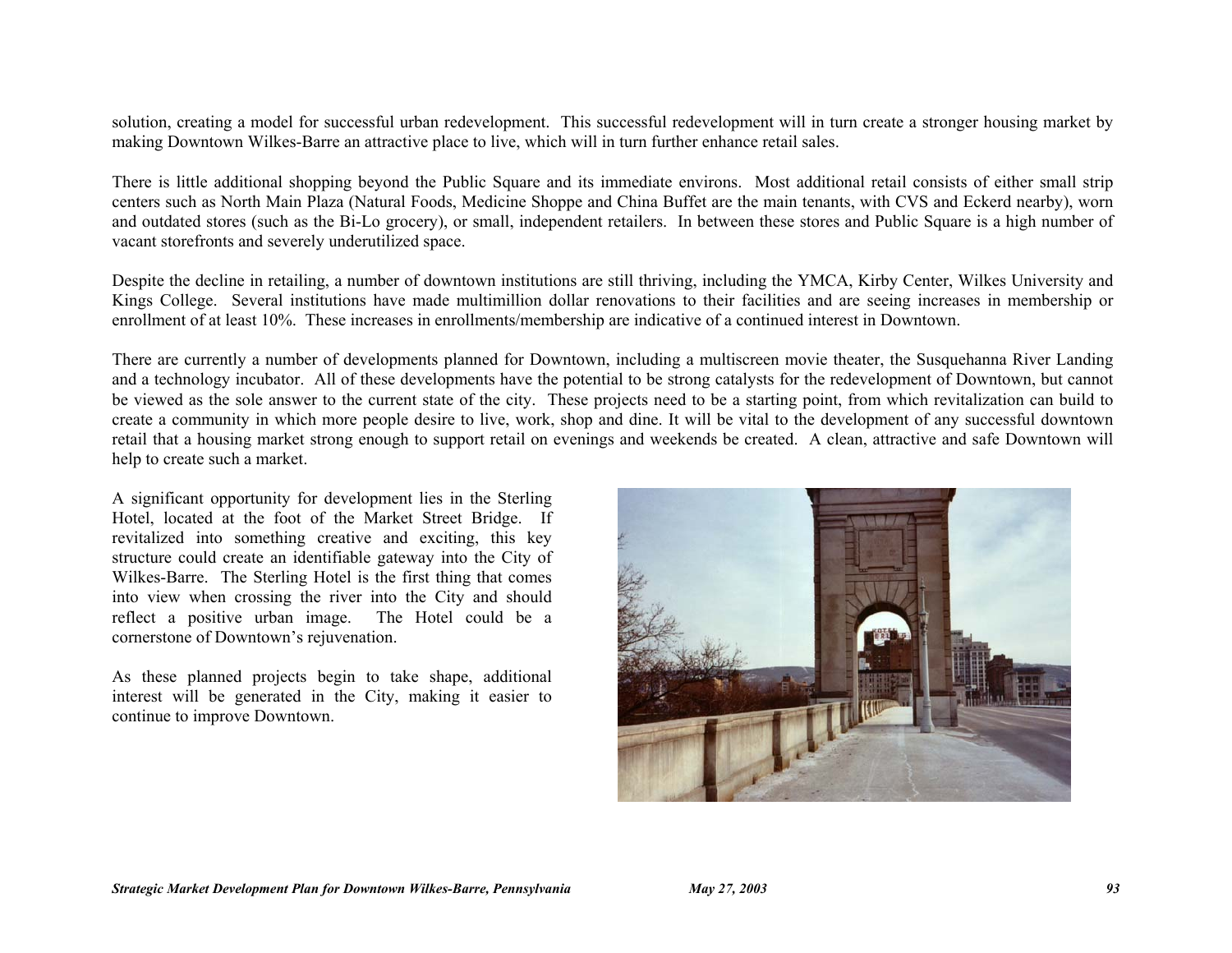### **F. Other Shopping Areas**

The most significant competition to Downtown Wilkes-Barre comes from the Wyoming Valley Mall and Arena Hub area, with additional, but more moderate, competition from north of the Susquehanna River in Kingston, Edwardsville and other communities along U.S. Highway 11. Shopping centers such as the Mall at Steamtown and Viewmont Mall in Scranton are expected to have a marginal impact on Downtown Wilkes-Barre due to their distance from the study area as well as replicated competitive opportunities at and around the Wyoming Valley Mall.



 *Wyoming Valley Mall Arena Hub Plaza Wal-Mart* 

Wyoming Valley Mall, billed as northeast Pennsylvania's largest one-stop shopping center, is a 916,500-square-foot regional mall anchored by Kaufmann's (146,400 square feet), JC Penney (165,900 square feet), Sears (117,500 square feet) and The Bon-Ton (155,900 square feet). Wyoming Valley Mall was opened in 1971 and last renovated in 1995. Plans currently call for the vertical expansion of Sears and The Bon-Ton (by 49,300 square feet and 79,700 square feet, respectively) and ground level expansion by JC Penney (34,600 square feet) but no completion dates were available at the time of this analysis. Other pertinent facts regarding Wyoming Valley Mall are:

- The Mall's 2001 trade area had a total population of 342,500 persons.
- Sales per square foot have risen steadily, from \$280/sf in 1997 to \$321/sf in 2001.
- 89% of sales are derived from the trade area and 11% from beyond.

Arena Hub Plaza, located less than a quarter-mile from Wyoming Valley Mall, is a power center serving the Wilkes-Barre market. Current tenants include:

- Lowe's Home Improvement
- Dick's Sporting Goods
- TJ Maxx
- Barnes & Noble Booksellers
- Old Navy
- Bed Bath & Beyond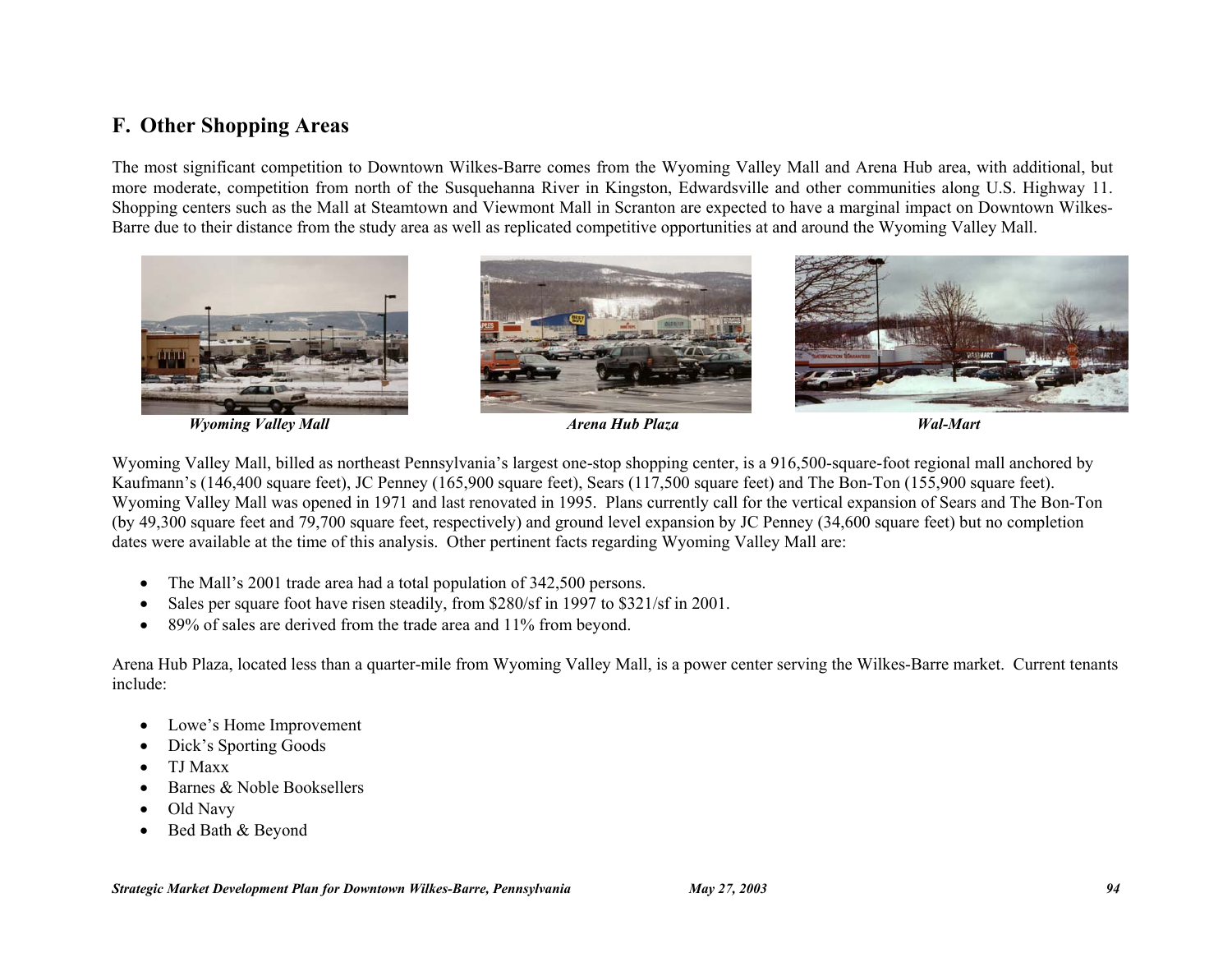- **Staples**
- Pier 1
- Olive Garden

Also in the vicinity of Wyoming Valley Mall are the following shopping center or freestanding retailers:

- Wegman's Supermarket
- Home Depot
- Sam's Club
- Wal-Mart will be relocated to a 205,000-square-foot Wal-Mart Supercenter
- East End Centre: 300,000-square-foot center anchored by Price Chopper
- Circuit City
- Power center with Kids R Us, Office Depot
- Kmart Center 115,000-square-foot with Eckerd and other small shops

There are two proposed shopping centers coming into the Arena Hub area, near Wyoming Valley Mall, including the Wilkes-Barre Township Marketplace, a 312,000-square-foot center that will be anchored by a Wal-Mart Supercenter (the existing Wal-Mart will close), A.C. Moore Arts & Crafts, Fashion Bug and Payless Shoe Source, and a planned Target Center (this is not currently planned as a SuperTarget). Both centers are expected to come on line in late 2003/early 2004.



 *Gateway Plaza – Kingston Tudor Book Shop & Café – Kingston Big Kmart at Mark Plaza, Edwardsville* 

Some additional competition exists across the Susquehanna River in Kingston and Edwardsville. These centers will have some impact due to the ease of access across the river, but many are in a state of disrepair and/or offer the same types of retail found around Wyoming Valley Mall and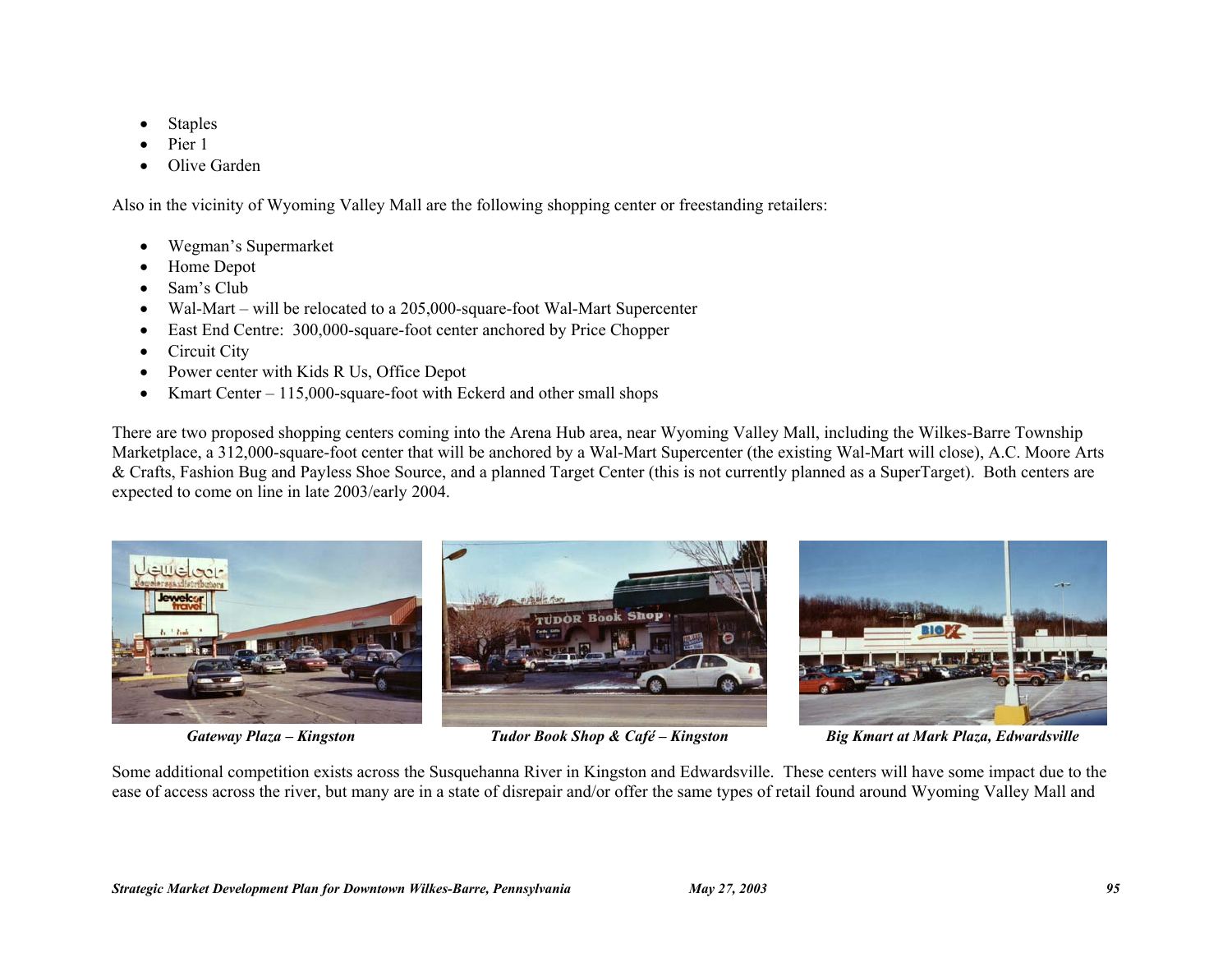the Arena Hub Plaza. In addition, there are a number of independent retailers along U.S. Highway 11, such as the Tudor Book Shop and Café, pictured above, that will also provide competition. The most significant of these competitive centers are:

- Gateway Plaza predominantly vacant but has potential for redevelopment
- West Side Mall Price Chopper, Staples, Rite Aid, Family Dollar
- Mark Plaza Big Kmart, Dollar Tree, Redner's Warehouse Market
- United Penn Plaza Talbot's
- Midway Shopping Center The Bon-Ton, CVS, Price Chopper
- Narrows Shopping Center Price Chopper

There are some smaller shopping centers in the surrounding areas, including the Mr. Z's (Weis Markets) center northeast of State Highway 309 on River Road, and several shopping places in Nanticoke. These retail centers are primarily neighborhood-oriented and will not draw a significant level of their sales from the Downtown area, limiting their competitive impact.

The competition in Scranton, such as the Mall at Steamtown (750,000 square feet anchored by Boscov's and The Bon-Ton) and Viewmont Mall (770,000 square feet anchored by Kaufmann's, Sears and JC Penney) will offer minimal competition because they are at least 15 miles away from Downtown and offer many of the same retailers found at Wyoming Valley Mall or its vicinity.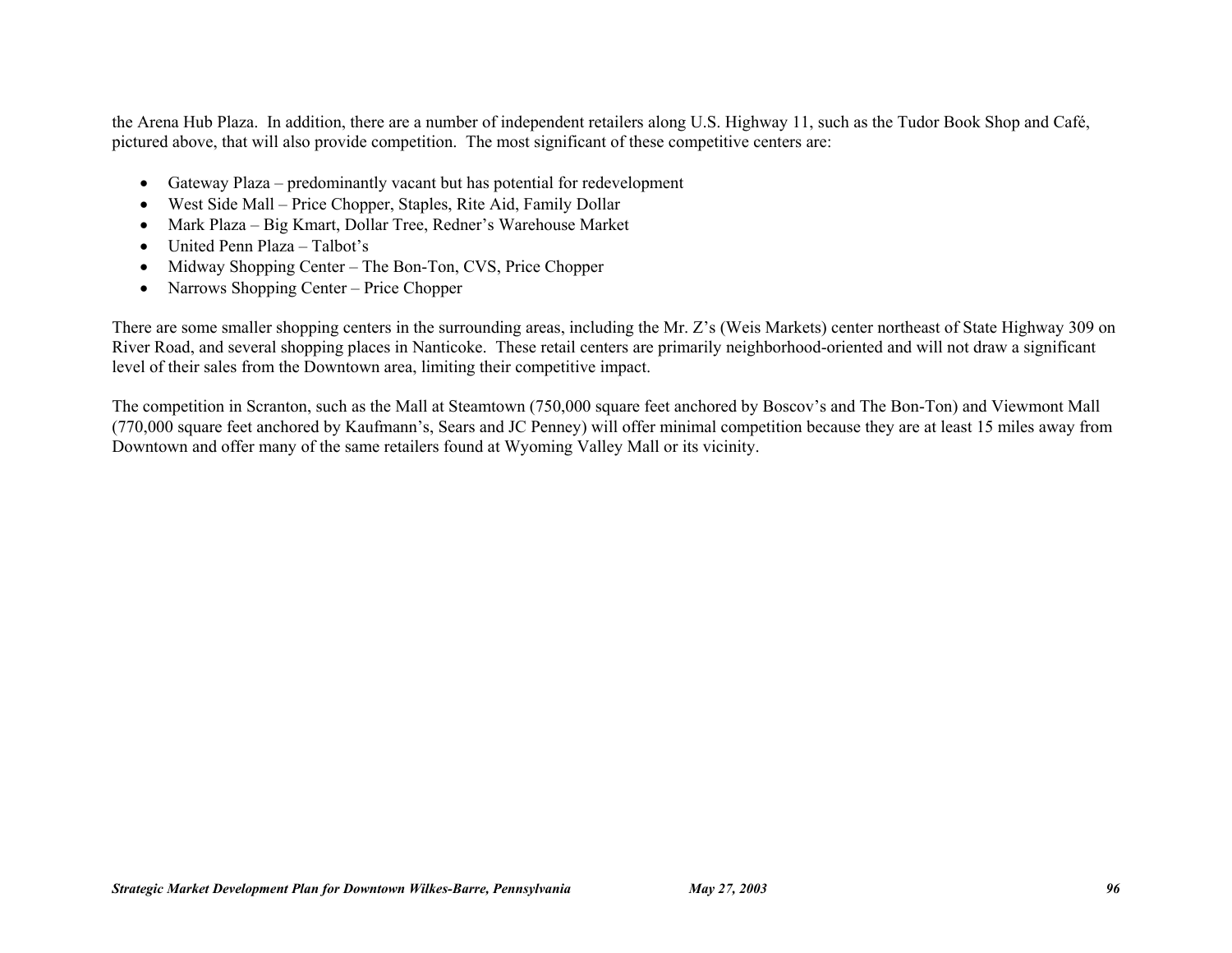# **G. Focus Group Results**

During the course of this analysis, several focus groups and individual interviews were conducted in order to gain an understanding of how the people most likely to be affected by changes in Downtown currently perceive their city, as well as what they would like to see happen in the future. Public involvement is a crucial part of any market analysis as it provides insight into specific nuances in a market and addresses issues that cannot easily be ascertained from site visits alone.

Summary of Retail-Related Comments • Crime is a pressing issue. Crime has increased and it is perceived as being mainly from out-of-town people coming to Wilkes-Barre from New York City and Philadelphia. It is felt that this criminal element moved to the area to expand their territory. • Downtown is declining because there is little or no reason to go there. • Strong desire for more restaurants and boutique-style shopping. • Do not want to try to recreate the old Downtown, nor compete directly with the Mall or Arena Hub area. • Would like to see more festivals but they need to be advertised better with better communication between organizers and potential sponsors. • Downtown businesses need to take pride in their facilities. Too many wait until something starts and then jump on the bandwagon. Downtown retailers/business owners should be leading the way in terms of improving Downtown. • How about having a window-decorating contest for each holiday to cover up the boarded-up buildings until they are revitalized? • Local businesses should be tooting their own horns: publicize it when something good happens. • Need 24-hour traffic. • Would like a bookshop, specialty foods. • Divided on whether want national chains or independently owned stores – most want a mix. Repeatedly suggested that Boscov's remodel to be more attractive and carry a line of merchandise similar to their unit at the Mall at Steamtown. Many claimed to have stopped shopping there because of the inferior merchandise selection. • There are two strong colleges/universities in Downtown, so why isn't Wilkes-Barre a college town? • There is no connectivity around the City. Most people are disconnected from the colleges, river, etc., and vice versa. • Mixed idea of whether retail should be upscale or not. General feeling is that the students and older residents do not have money and upscale will not bring the community together. • Need more people living Downtown. Need more entertainment and dining options. • Historical significance: respondents were divided. Some said to remember the area's history, and some said "What history?" • Want something sports-related Downtown. • Why doesn't Downtown have a bar/restaurant where you can sit and see Downtown? Need businesses that will employ students. • Need to try to retain students when they graduate, instead of having them come here during their poorest years and then leave to go make money. • Need greater diversity in both businesses and the population. • What if Boscov's goes out of business? • Who cares if Boscov's goes out of business?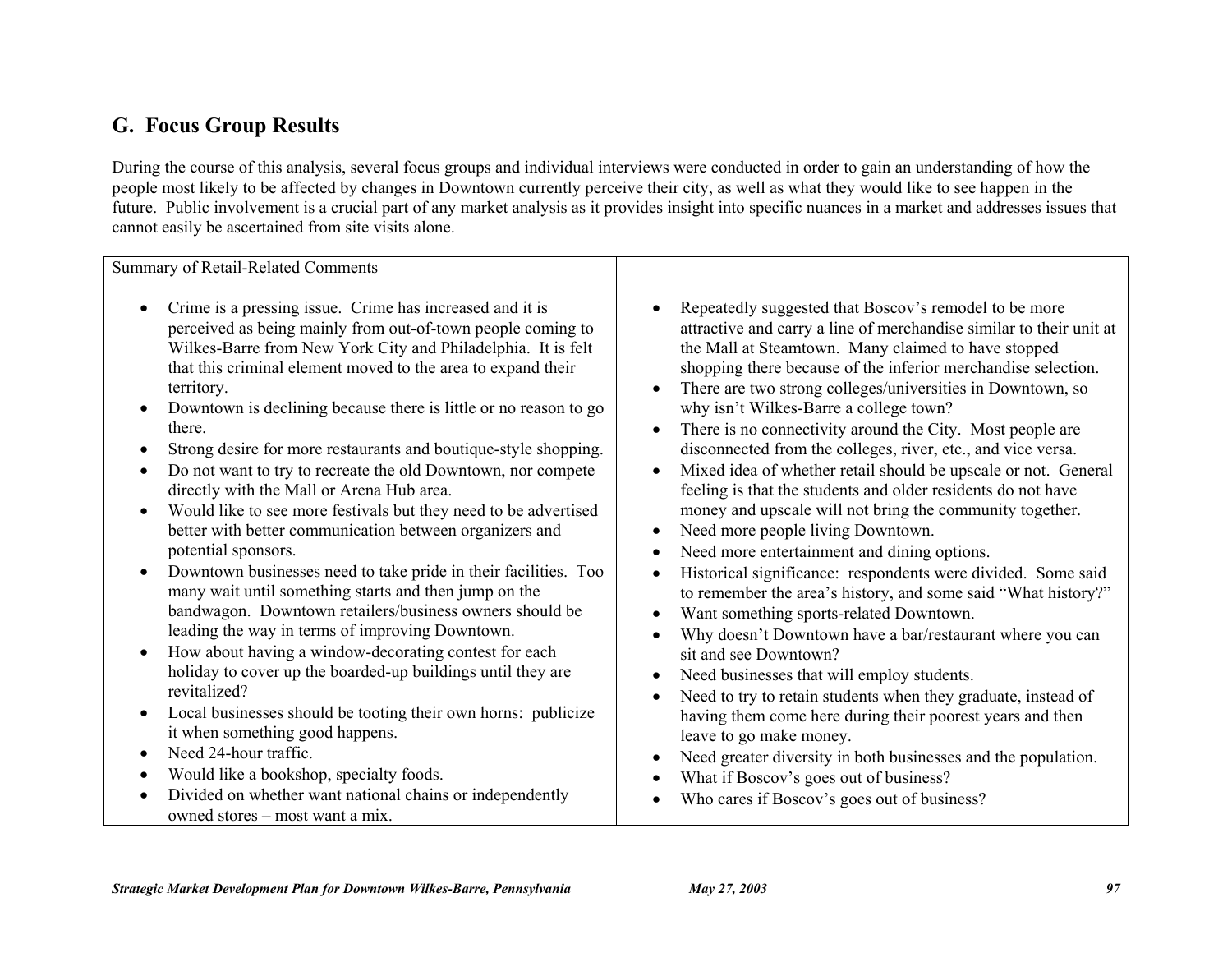### **H. Conclusions and Recommendations**

Based upon the data gathered during GPG's field evaluation, GPG generated three potential scenarios for the redevelopment of Downtown Wilkes-Barre. The base scenario assumes that current conditions continue, no new housing is added, and the proposed theater is not developed. The first alternate scenario (Scenario A) assumes the addition of a multiscreen, stadium-seating movie theater of up to 12 screens. Scenario B assumes the theater, as well as the addition of 50 housing units per year, with an average of 2.11 persons per household and 100% absorption. The other two scenarios (C and D) assume 75 & 150 new residential units will be added annually (with 2.11 persons per household and 100% absorption) and the multiscreen movie theater will be built Downtown. All figures stated below are in addition to the existing retail in the study area.

| Category                     | <b>Existing</b>          | <b>Scenario</b>  | <b>Scenario</b> | <b>Scenario</b> | <b>Scenario</b> |                            |
|------------------------------|--------------------------|------------------|-----------------|-----------------|-----------------|----------------------------|
|                              | <b>Conditions</b>        | $\boldsymbol{A}$ | B               | C               | D               | <b>Comments</b>            |
| Junior Department            | 35,000                   | 35,000           | 37,500          | 40,000          | 45,000          | Stein Mart, Kohl's or      |
| <b>Stores</b>                |                          |                  |                 |                 |                 | something similar.         |
| Women's Apparel              | 3,000                    | 3,000            | 3,200           | 3,500           | 4,500           |                            |
| Men's Apparel                | ,200                     | 1,200            | ,500            | .700            | 2,200           |                            |
| Unisex Apparel               | 4,500                    | 4,500            | 4,800           | 5,000           | 6,500           |                            |
| <b>Athletic Shoes</b>        | 1,500                    | 1,500            | 1,700           | 2,000           | 2,500           |                            |
| Shoes/Accessories            | 2,500                    | 2,500            | 2,800           | 3,000           | 3,500           |                            |
| <b>Quality Restaurants</b>   | 18,000                   | 23,000           | 24,000          | 25,000          | 29,000          | Theme national chains      |
| (with liquor)                |                          |                  |                 |                 |                 | and some independent.      |
| <b>Family Restaurants</b>    | 6,500                    | 8,500            | 9,000           | 9,500           | 11,500          |                            |
| (no liquor)                  |                          |                  |                 |                 |                 |                            |
| Fast Food                    | 3,000                    | 3,000            | 3,500           | 3,800           | 5,500           |                            |
| <b>Restaurants</b>           |                          |                  |                 |                 |                 |                            |
| Grocery Store                | 45,000                   | 45,000           | 47,000          | 50,000          | 55,000          | Full line grocery with     |
|                              |                          |                  |                 |                 |                 | better quality than Bi-Lo. |
|                              |                          |                  |                 |                 |                 | Wegman's or a Whole        |
|                              |                          |                  |                 |                 |                 | Foods.                     |
| Bar/Tavern                   | 8,500                    | 11,500           | 11,500          | 12,000          | 12,000          | Make inviting to college   |
|                              |                          |                  |                 |                 |                 | students.                  |
| Liquor                       | $\overline{\phantom{0}}$ |                  | 1,000           | 2,000           | 2,500           | Deploy once criminal       |
|                              |                          |                  |                 |                 |                 | element is diminished.     |
| <b>Specialty Food Stores</b> | 1,500                    | 1,500            | ,800            | 2,000           | 2,500           | Ice cream, coffee, bakery. |
| Appliance/Electronic         | 1,500                    | 1,500            | 2,000           | 2,500           | 3,000           | Wireless, electronics      |
|                              |                          |                  |                 |                 |                 | boutique.                  |

#### *Estimated Supportable Square Feet by Category*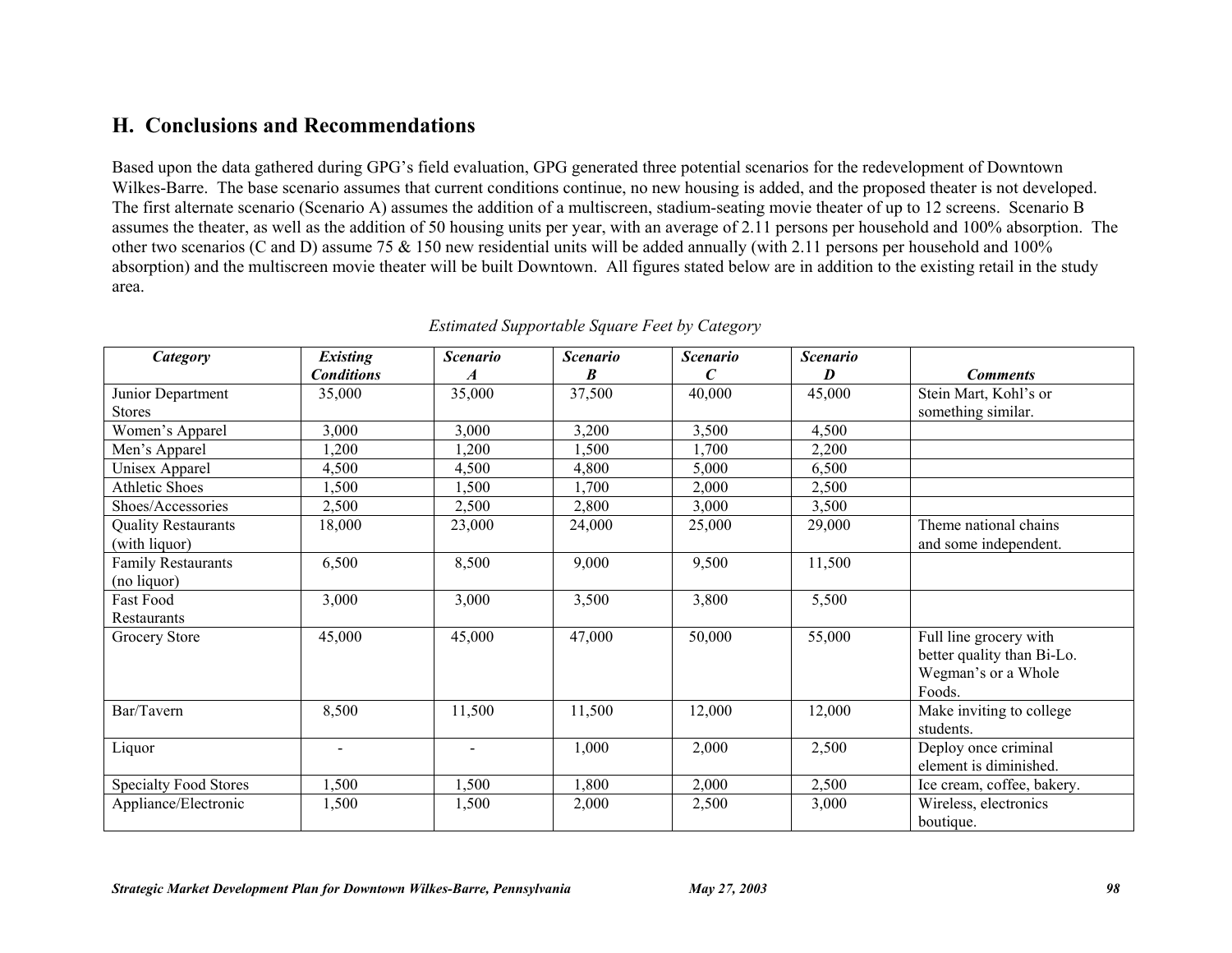| <b>Books</b>            |                          |                          |                | 2,500   | 5,000   | Borders may be too much<br>despite two colleges.<br>Barnes & Noble very<br>close.                               |
|-------------------------|--------------------------|--------------------------|----------------|---------|---------|-----------------------------------------------------------------------------------------------------------------|
| Card/Gifts/Stationery   | 2,000                    | 2,000                    | 2,400          | 3,000   | 3,500   | Can carry office supplies.                                                                                      |
| Computers               | 3,000                    | 3,000                    | 3,300          | 3,500   | 4,000   |                                                                                                                 |
| Dollar/Variety          | 20,000                   | 20,000                   | 21,000         | 22,500  | 25,000  | Avoid low-end operators<br>such as Dollar General or<br>Family Dollar. Tuesday<br>Morning may be one<br>option. |
| Drug Store              | $\overline{\phantom{a}}$ |                          |                | 7,500   | 12,000  | Include in grocery in<br><b>Existing Conditions</b><br>Scenario.                                                |
| Florist                 | $\overline{\phantom{a}}$ |                          |                |         |         | Include in grocery store.                                                                                       |
| Health/Beauty           | 2,000                    | 2,000                    | 2,200          | 2,500   | 3,000   |                                                                                                                 |
| Home Furnishings        | 10,000                   | 10,000                   | 11,250         | 12,500  | 16,000  | Paint, wallpaper and also<br>antiques.                                                                          |
| Hardware                | $\overline{\phantom{a}}$ |                          |                |         | 15,000  |                                                                                                                 |
| Laundry/Dry<br>Cleaning | 1,500                    | 1,500                    | 1,500          | 2,000   | 2,500   |                                                                                                                 |
| Optical                 | $\blacksquare$           | $\overline{\phantom{0}}$ | $\blacksquare$ | 1,200   | 1,500   |                                                                                                                 |
| Personal Service        | $\overline{\phantom{0}}$ |                          | $\blacksquare$ | 1,500   | 2,500   | Hair, nails, barber, weight<br>loss.                                                                            |
| Pet Supplies            | 3,000                    | 3,000                    | 3,200          | 3,400   | 3,700   |                                                                                                                 |
| Toy/Hobby Shops         | 3,000                    | 3,000                    | 3,300          | 3,500   | 4,200   |                                                                                                                 |
| Video/Entertainment     | 3,500                    | 3,500                    | 3,800          | 4,000   | 4,500   |                                                                                                                 |
| Service Retail          | 7,500                    | 7,500                    | 8,000          | 8,000   | 8,500   | Travel, insurance, realty,<br>investments.                                                                      |
| <b>Total</b>            | 187,200                  | 197,200                  | 211,250        | 239,600 | 296,100 |                                                                                                                 |

As demonstrated in the above table, there is already significant retail potential within Downtown. There are a number of categories that are currently underserved. Downtown should be redeveloped as a specialty retailing center and should not attempt to compete with the Wyoming Valley Mall. In the current trend across the country, malls are beginning to lose some market share to specialty and downtown retailing. Most malls look exactly the same and have no character, rendering them a very boring experience. By creating a unique downtown environment, Wilkes-Barre can capture a niche currently not available in the area while taking advantage of the potential offered by a rejuvenated Public Square.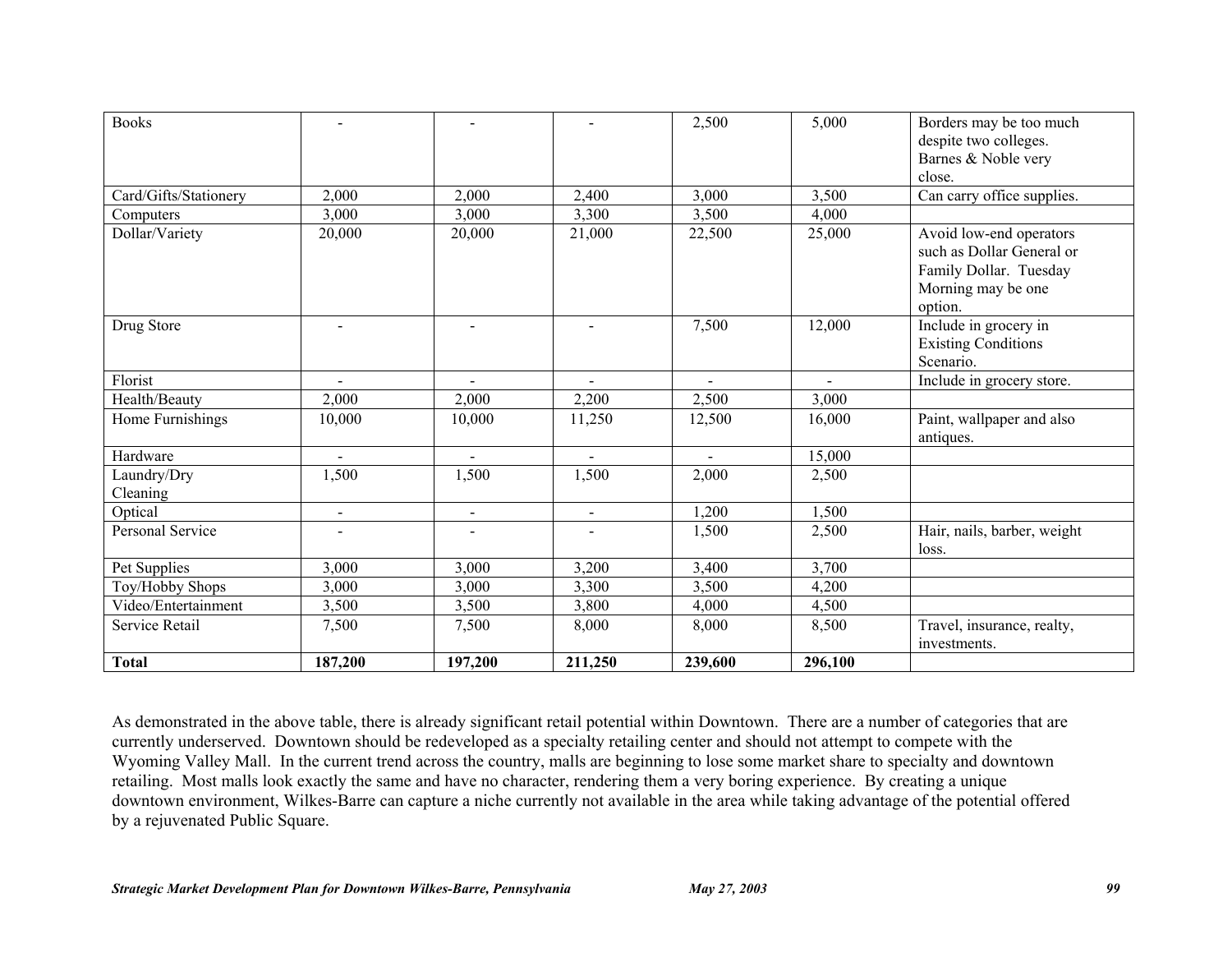The junior department store to be attracted to Downtown should not only compliment Boscov's, but should be of the variety to encourage Boscov's to upgrade its merchandise selection. While 35-45,000 square feet are estimated to be supportable, the importance of such an anchor downtown would allow for a larger unit, such as an 80,000-square-foot Kohl's. The junior department store can also be a regional or local chain, but the corporate stability of any such operator should be carefully investigated before they are introduced to Downtown. Further, should Boscov's decide to leave Downtown Wilkes-Barre, an additional department store would be supportable of up to 250,000 square feet. However, Boscov's, as well as other downtown retailers, has a quality opportunity to be a cornerstone in the revitalization of Downtown Wilkes-Barre and be looked to as a model for successful urban renewal.

Retailers developed in Downtown should encourage a mixture of clientele. Such retailers need to be appealing to students, elderly and a variety of people in between. While this is not always possible, overly trendy or generational stores should be avoided. Further, until the revitalization of Downtown begins to become evident, highly upscale stores, such as Restoration Hardware, Pottery Barn, or Ann Taylor Loft, would likely meet with only limited success.

Other factors in determining the estimated supportable retail in Downtown Wilkes-Barre include:

- The downtown study area currently contains approximately 195 retail and support service businesses, which occupy approximately 950,000 square feet of building space.
- Office space in Downtown Wilkes-Barre has seen a significant increase in vacancy rates over the last 10 years, jumping from 9% in 1992 to an approximate figure of 25% in 2002.
- Access to Downtown is limited to surface roads from 2 to 4 lanes. The road network is not equipped to handle a significant level of large format retail. Big box retailers are also unlikely to choose a downtown location such as this over a highway location near the Arena Hub.
- Some of the Ames locations that were vacated when the chain went bankrupt may be replaced with Big Lots stores. While this offers some competition in the dollar/variety store category, it is not of the same price points and quality of operations that should go into Downtown. Downtown should seek to attract unique stores with moderate, but not low-end price structures.
- Boscov's currently does \$21 million annually in sales with only Monday-Friday, 9 AM 5 PM business and weak merchandising.
- The City has a number of positive elements in its favor, including great physical features in the river and Public Square, available buildings for creative adaptive reuse, and citizens who are concerned with the state of their hometown.
- The biggest barrier to substantial rejuvenation of Downtown is the political atmosphere of the city. If leadership stays the same, it will be necessary for alternative and more creative means to achieve the goals set forth for the city. It will require a cohesive, grass-roots effort with strong leadership and a commitment to saving the City, regardless of who gets the credit in the end.

In addition to providing traffic and creating a great place to live, work, shop and dine, the growth of retail in Downtown Wilkes-Barre will also generate tax revenues of up to \$951,400 by 2008. Based on a mercantile tax rate of 1%, 2008 tax revenues in a scenario where no housing and no theater are added to Downtown will increase by an estimated \$549,100 with the addition of 187,200 square feet of retail. In the ultimate scenario,